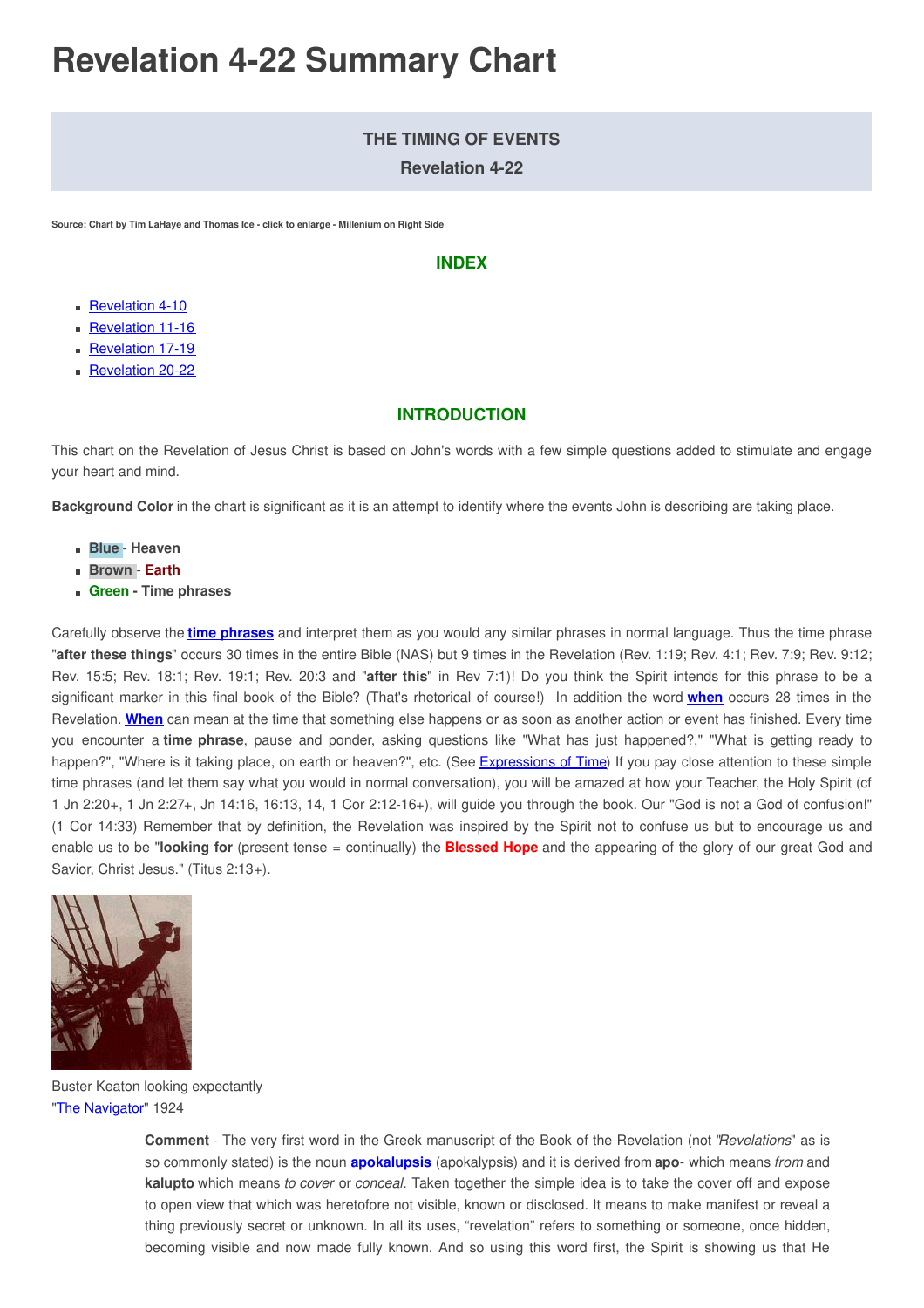is unveiling truth about the future which was previously concealed. The point is that the Revelation has been given to men by God to reveal not to confuse. And yet it is the most confused book in the Bible. This chart is thus an attempt to let John's words literally "say what they say" to help you understand what God has clearly revealed.

Father grant great illumination by Your Spirit to all who read the literal words of Your great book, greatly glorifying the Lord Jesus Christ in every reader's heart and mind, so that they are motivated to live passionately for Jesus, sharing His Gospel boldly, for He is "*coming quickly.*" In Jesus' Name. Amen.

Jesus said ""**Behold, I am coming quickly, and My reward is with Me, to render to every man according to what he has done**." (Revelation 22:1[2+](http://www.spiritandtruth.org/id/revc.htm?22:12))

**Related Resources**: Consider the "**5P's**" - **P**ause to **P**onder the **P**assage then **P**ractice it in the **P**ower of the Spirit.

**THOUGHT** - Now that we are using Zoom for virtual meetings (and it will probably remain a useful tool when the pandemic passes) you might consider using the POWERPOINT presentation on How to Study the Bible. It is relatively simple, but does give a good overview of the "tools" one can use to take their Bible study to the next level. Check it out at this link:

• Inductive Bible Study [Powerpoint](https://www.preceptaustin.org/inductive_bible_study_powerpoint) - https://www.preceptaustin.org/inductive\_bible\_study\_powerpoint

#### **[Inductive](https://www.preceptaustin.org/inductive_bible_study) Bible study**

#### **[Observation](https://www.preceptaustin.org/observation)**

- [Context](https://www.preceptaustin.org/observation#etc)
- **Key [words](https://www.preceptaustin.org/observation#ikw)**
- **Mark key [words](https://www.preceptaustin.org/observation#mtt)**
- [Interrogate](https://www.preceptaustin.org/observation#in) with the 5W/H questions
- **Term of [conclusion](https://www.preceptaustin.org/observation#tconclusion)**
- **Term of [explanation](https://www.preceptaustin.org/observation#te)**
- **Terms of [purpose](https://www.preceptaustin.org/observation#tp) or result** so that, in order that, that, as a result
- **Term of [contras](https://www.preceptaustin.org/observation#tc)**
- **[Expression](https://www.preceptaustin.org/observation#time) of time e.g. [then](http://www.preceptaustin.org/observation#then); [until](https://www.preceptaustin.org/observation#until)**
- Term of [comparison](https://www.preceptaustin.org/observation#tcomparison)// [simile](https://www.preceptaustin.org/observation#s)// [metaphor](https://www.preceptaustin.org/observation#m)
- [Guidelines](https://www.preceptaustin.org/observation#g) for Figuring our Figurative Language

#### **[Interpretation](https://www.preceptaustin.org/the_key_inductive_study_pt2)**

- **[Observe](https://www.preceptaustin.org/the_key_inductive_study_pt2#observe) With a Purpose**
- **Keep [Context](https://www.preceptaustin.org/the_key_inductive_study_pt2#context) King**
- **Read [Literally](https://www.preceptaustin.org/the_key_inductive_study_pt2#literal)**
- **[Compare](https://www.preceptaustin.org/the_key_inductive_study_pt2#comparescripture) Scripture with Scripture**
- Consult Conservative [Commentaries](https://www.preceptaustin.org/the_key_inductive_study_pt2#consult)

#### **[Application](https://www.preceptaustin.org/the_key_inductive_study_pt3)**

**[Illumination](https://www.preceptaustin.org/illumination_of_the_bible) of the Bible** 

<span id="page-1-0"></span>**Note** - If you would like print these charts select the Pdf Button in upper right hand side of page and convert to Pdf. Since the columns are long unfortunately you won't be able to get an entire chapter on one page.

# **REVELATION 4-10**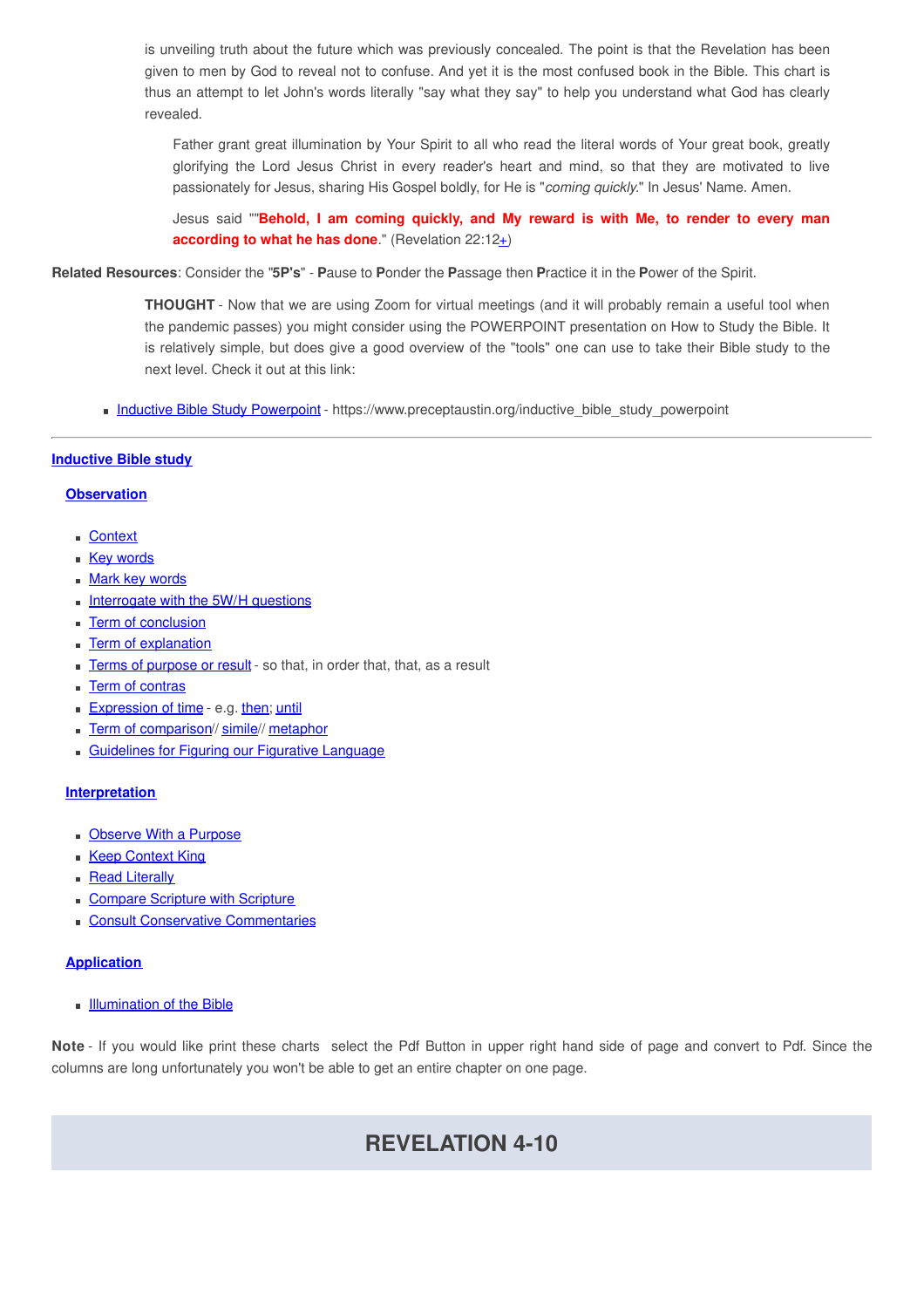| <b>Revelation 4</b>                                                                                                                                                                                                                                                             | <b>Revelation 5</b>                                                                                                                                                                                                                                                             | <b>Revelation 6</b>                                                                                                                                                                                                                                                                                             | <b>Revelation 7</b>                                                                                                                                                                                                                                                                                                                   | <b>Revelation 8</b>                                                                                                                                                                                                                                                                                                                                            | <b>Revelation 9</b>                                                                                                                                                                                                                                                      | <b>Revelation 10</b>                                                                                                                                                                                                                                                                                     |
|---------------------------------------------------------------------------------------------------------------------------------------------------------------------------------------------------------------------------------------------------------------------------------|---------------------------------------------------------------------------------------------------------------------------------------------------------------------------------------------------------------------------------------------------------------------------------|-----------------------------------------------------------------------------------------------------------------------------------------------------------------------------------------------------------------------------------------------------------------------------------------------------------------|---------------------------------------------------------------------------------------------------------------------------------------------------------------------------------------------------------------------------------------------------------------------------------------------------------------------------------------|----------------------------------------------------------------------------------------------------------------------------------------------------------------------------------------------------------------------------------------------------------------------------------------------------------------------------------------------------------------|--------------------------------------------------------------------------------------------------------------------------------------------------------------------------------------------------------------------------------------------------------------------------|----------------------------------------------------------------------------------------------------------------------------------------------------------------------------------------------------------------------------------------------------------------------------------------------------------|
| Earth $>$<br>heaven                                                                                                                                                                                                                                                             | <b>Heaven</b>                                                                                                                                                                                                                                                                   | Heaven ><br><b>Earth</b>                                                                                                                                                                                                                                                                                        | Earth $>$<br><b>Heaven</b>                                                                                                                                                                                                                                                                                                            | Heaven > Earth                                                                                                                                                                                                                                                                                                                                                 | <b>Earth</b>                                                                                                                                                                                                                                                             | <b>Earth</b>                                                                                                                                                                                                                                                                                             |
| <b>AFTER</b><br><b>THESE</b><br><b>THINGS</b><br>John<br>in the Spirit<br>A Throne in<br>heaven<br><b>One sitting</b><br>on the<br><b>Throne</b><br>Rainbow<br>around<br>Sea of glass<br>in front<br><b>24 Thrones</b><br>24 Elders                                             | God on throne<br>In right hand<br>7 sealed book<br>John weeps bc<br>No one worthy to<br>open book<br>Who else?<br>Lion<br>Of tribe of Judah<br>Root of David<br>Lamb<br>As if slain<br>7 horns                                                                                  | <b>Lamb</b> broke<br><b>1st Seal</b><br>1st Living<br>Creature<br>"Come"<br><b>1st Seal</b><br>White<br><b>Bow</b><br>Crown<br>(stephanos)<br>Conquering<br>To conquer<br>Lamb broke<br>seal<br>2nd Living<br>Creature<br>"Come"                                                                                | <b>AFTER THIS</b><br>4 Angels at<br>4 corners<br>holding back<br>4 winds<br><b>Another angel</b><br>Do<br>not<br>harm<br>earth<br><b>UNTIL</b><br>144,000<br>Bond-servants<br>Sealed on<br>Foreheads<br>12,000 from                                                                                                                   | When Lamb<br>broke<br>7th Seal<br>Silence ~30' Saw<br>7 Angels<br>with<br>trumpets<br>Another Angel<br>(an 8th angel)<br>Stood at altar<br>Golden censer<br>Prayers of saints<br>Censer w fire<br>Threw to earth<br>Earthquake                                                                                                                                 | <b>Trumpet #5</b><br><b>Fallen star</b><br>given key to pit<br>$\: = "HE")$<br><b>Locusts</b><br>upon earth<br>Out of smoke fr<br>pit<br>Power<br>$\sim$<br>scorpions<br>Can hurt only<br>men<br>w/o seal of God<br>on<br>foreheads<br>144,000                           | <b>Another angel</b><br>Little book<br><b>When</b> he Cried<br>Peals<br>of<br>$\overline{7}$<br>thunder spoke<br>sealed words<br>Angel on sea &<br>land swore by<br>God that<br><b>DELAY NO</b><br><b>LONGER</b><br>in days of the<br>7th trumpet<br>mystery of<br><b>God finished</b><br>NB:<br>mystery |
| White robes<br>Golden<br>crowns                                                                                                                                                                                                                                                 | 7 eyes=7 Spirits<br>Between throne                                                                                                                                                                                                                                              | 2nd Seal<br><b>Red</b><br><b>WAR</b>                                                                                                                                                                                                                                                                            | each tribe of the<br>sons of Israel                                                                                                                                                                                                                                                                                                   | <b>Trumpet #1</b><br>Hail+ fire $+$                                                                                                                                                                                                                                                                                                                            | Torment not kill<br>for                                                                                                                                                                                                                                                  | preached<br>was<br>prophets<br>to<br>(Old                                                                                                                                                                                                                                                                |
| <b>Seven Spirits</b><br>of God                                                                                                                                                                                                                                                  | & elders<br><b>Why worthy?</b><br>Lamb has                                                                                                                                                                                                                                      | Took peace<br>from earth -<br>great sword                                                                                                                                                                                                                                                                       | <b>AFTER</b><br><b>THESE</b><br><b>THINGS</b>                                                                                                                                                                                                                                                                                         | blood<br>Thrown to earth<br>1/3 earth, trees,<br>grass burned                                                                                                                                                                                                                                                                                                  | for 5 months<br>Tormented can't<br>die                                                                                                                                                                                                                                   | Testament)<br>John ate little<br>book - sweet in                                                                                                                                                                                                                                                         |
| "WHEN''<br>4 Living<br><b>Creatures</b><br>Full of eyes<br>$Lion + calf +$<br>man + eagle<br>Ceaselessly<br>cry<br>Holy, Holy,<br>Holy<br>24 Elders<br><b>Reaction</b><br>Fall down<br><b>Worship Him</b><br>Cast crowns<br>Cry "Worthy"<br><b>WORSHIP</b><br>Why?<br>"for Thou | overcome<br>(has conquered)<br>What<br>happens<br><b>When Lamb</b><br>takes book<br><b>WORSHIP</b><br>4 Living<br>creatures and<br>elders<br>Fall down<br>(prayer=incense)<br>Sang new song:<br>Worthy is the<br>Lamb<br><b>Who else</b><br>worships?<br>Every created<br>thing | Lamb broke<br>seal<br>3rd Living<br>Creature<br>"Come"<br>3rd Seal<br><b>Black</b><br><b>FAMINE</b><br><b>Scales</b><br>Quart of wheat<br>for a denarius<br>Lamb broke<br>seal<br>4th Living<br>Creature<br>"Come"<br><b>4th Seal</b><br>Ashen<br>Death & Hades<br>$1/4$ of earth:<br>Kill w/ sword,<br>famine, | <b>Great</b><br>multitude<br>Standing<br><b>Before</b><br>the<br><b>Before</b><br>throne<br>the Lamb<br>No one could<br>count<br>From<br>every<br>&<br>nation<br>all<br>tribes & peoples<br>& tongues<br>In white robes<br>made white in<br>blood of Lamb<br>Palm branches<br>Cry "Salvation"<br>Come out of the<br>great tribulation | <b>Trumpet #2</b><br>Like a great<br>mountain w/fire<br>> sea<br>$1/3$ sea > blood<br>1/3creatures die<br>1/3ships destroy<br>Trumpet #3<br><b>Great Star</b><br>burning like<br>torch<br>Star/Wormwood<br>1/3<br>rivers<br>&<br>$springs = bitter$<br>Many men died<br><b>Trumpet #4</b><br>$1/3$ sun, moon,<br>stars smitten &<br>darkened<br>1/3 of Day not | King of Locusts<br>Abaddon<br>$=$<br>Apollyon<br>(Destroyer)<br>5th Trumpet $=$<br>1st Woe<br>2 Woes<br><b>Coming</b><br>after these<br>things<br><b>Trumpet #6</b><br>Release 4<br>angels from<br><b>Euphrates</b><br>Purpose: Kill 1/3<br>of mankind<br>million<br>200 | mouth, bitter in<br>stomach<br><b>Told to</b><br>prophecy<br>again<br>Concerning<br>peoples,<br>nations,<br>tongues, kings                                                                                                                                                                               |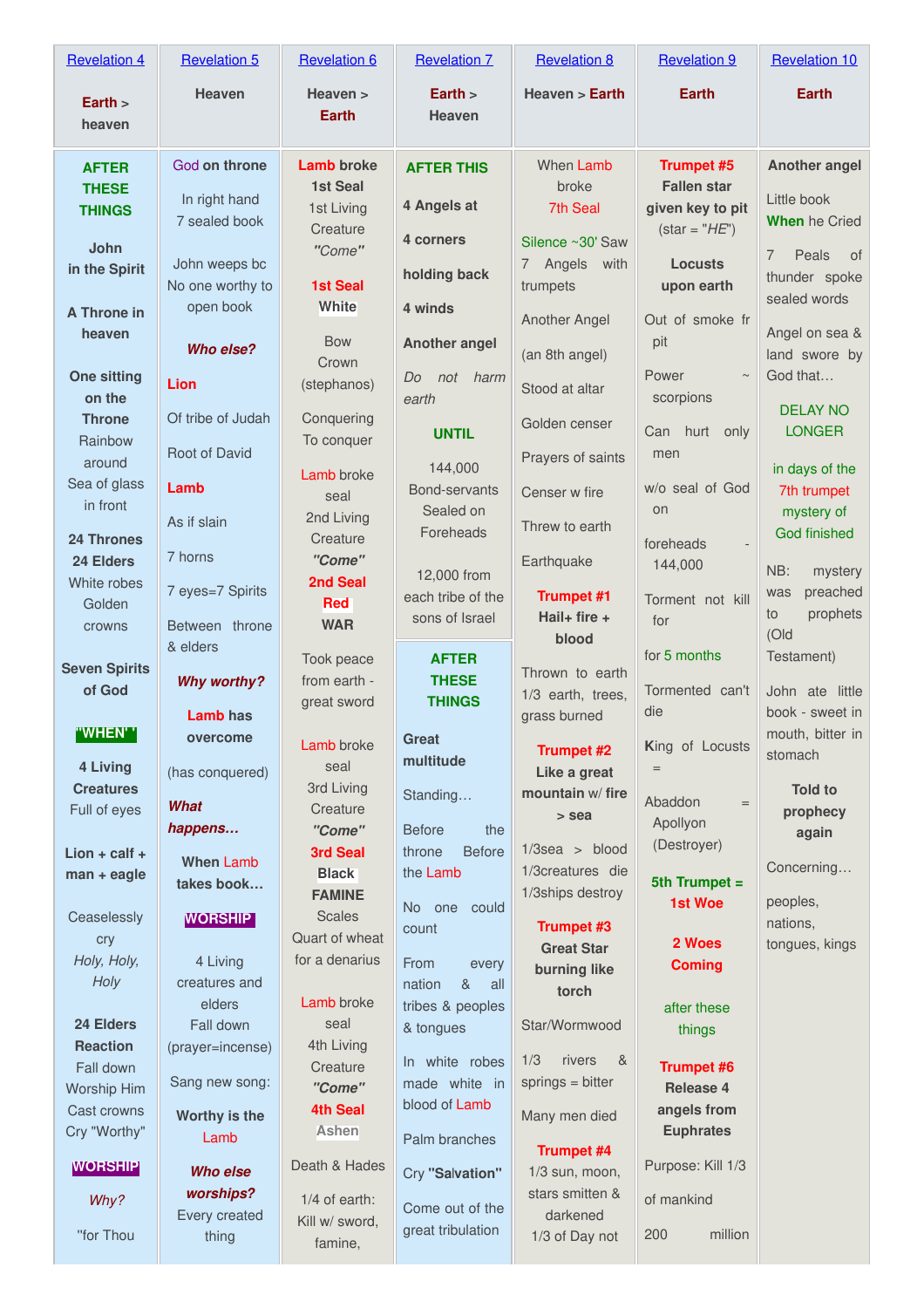| didst create  | To Him Who sits      | pestilence, wild                 | Angels, elders &                       | shine              | riders              |  |
|---------------|----------------------|----------------------------------|----------------------------------------|--------------------|---------------------|--|
| all things, & | on the throne &      | beasts                           | creatures all                          | Night same way     |                     |  |
| because of    | to the Lamb, be      |                                  | fall down &                            |                    | Fire from mouths    |  |
| Thy will they | blessing & honor     | Lamb broke                       | <b>WORSHIP</b>                         | <b>Great Eagle</b> | Men not killed      |  |
| existed and   | and<br>glory<br>$\&$ | seal                             | 'Amen amen'                            | In mid-heaven      |                     |  |
| were created" | dominion forever     | 5th Seal                         |                                        | Saying with        | did<br>Still<br>not |  |
|               | & ever. AMEN         | <b>ALTAR</b>                     | <b>Serve God in</b>                    | a loud voice       | repent              |  |
|               |                      | Souls slain bc                   | <b>His temple</b>                      |                    | Continued           |  |
|               |                      | of word of God                   |                                        | <b>WOE WOE</b>     | demon worship       |  |
|               |                      | &<br>their                       | spreads<br>God<br>Tabernacle           | <b>WOE</b>         |                     |  |
|               |                      | testimony                        | over                                   | Why 3 woes?        |                     |  |
|               |                      |                                  |                                        | The remaining      |                     |  |
|               |                      | Cry: How long                    | No<br>hunger,                          | trumpet blasts     |                     |  |
|               |                      | to avenge our                    | thirst,<br>heat,                       |                    |                     |  |
|               |                      | blood?                           | wipe tears                             | To Whom?           |                     |  |
|               |                      |                                  |                                        | "Earth dwellers"   |                     |  |
|               |                      | Given<br>white<br>robe           | Lamb will<br>be                        |                    |                     |  |
|               |                      |                                  | their Shepherd                         |                    |                     |  |
|               |                      | Told to rest                     |                                        |                    |                     |  |
|               |                      | <b>Until</b><br>others<br>killed |                                        |                    |                     |  |
|               |                      | Lamb broke                       |                                        |                    |                     |  |
|               |                      | seal                             |                                        |                    |                     |  |
|               |                      | <b>6th Seal</b>                  |                                        |                    |                     |  |
|               |                      | Great                            |                                        |                    |                     |  |
|               |                      | earthquake                       |                                        |                    |                     |  |
|               |                      | Sun-black                        |                                        |                    |                     |  |
|               |                      | Moon~ blood                      |                                        |                    |                     |  |
|               |                      | Stars fell to                    |                                        |                    |                     |  |
|               |                      | earth                            |                                        |                    |                     |  |
|               |                      | Sky split apart                  |                                        |                    |                     |  |
|               |                      | Every                            |                                        |                    |                     |  |
|               |                      | mountains &                      |                                        |                    |                     |  |
|               |                      | islands move                     |                                        |                    |                     |  |
|               |                      | Kings (and)                      |                                        |                    |                     |  |
|               |                      | every man cry                    |                                        |                    |                     |  |
|               |                      | out to rocks                     |                                        |                    |                     |  |
|               |                      | "fall on us."                    |                                        |                    |                     |  |
|               |                      | Why?                             |                                        |                    |                     |  |
|               |                      | THE GREAT                        |                                        |                    |                     |  |
|               |                      | DAY OF                           |                                        |                    |                     |  |
|               |                      | <b>WRATH</b>                     |                                        |                    |                     |  |
|               |                      | of GOD                           |                                        |                    |                     |  |
|               |                      | & the LAMB                       |                                        |                    |                     |  |
|               |                      | Has Come                         |                                        |                    |                     |  |
|               |                      |                                  |                                        |                    |                     |  |
|               |                      |                                  | <b>REVIEW</b>                          |                    |                     |  |
|               |                      |                                  | <b>Revelation 11-16</b>                |                    |                     |  |
|               |                      |                                  | Note: Blue background = in heaven, tan |                    |                     |  |
|               |                      |                                  | $=$ on earth                           |                    |                     |  |

<span id="page-3-0"></span>(Click chapter **link** to read entire

chapter)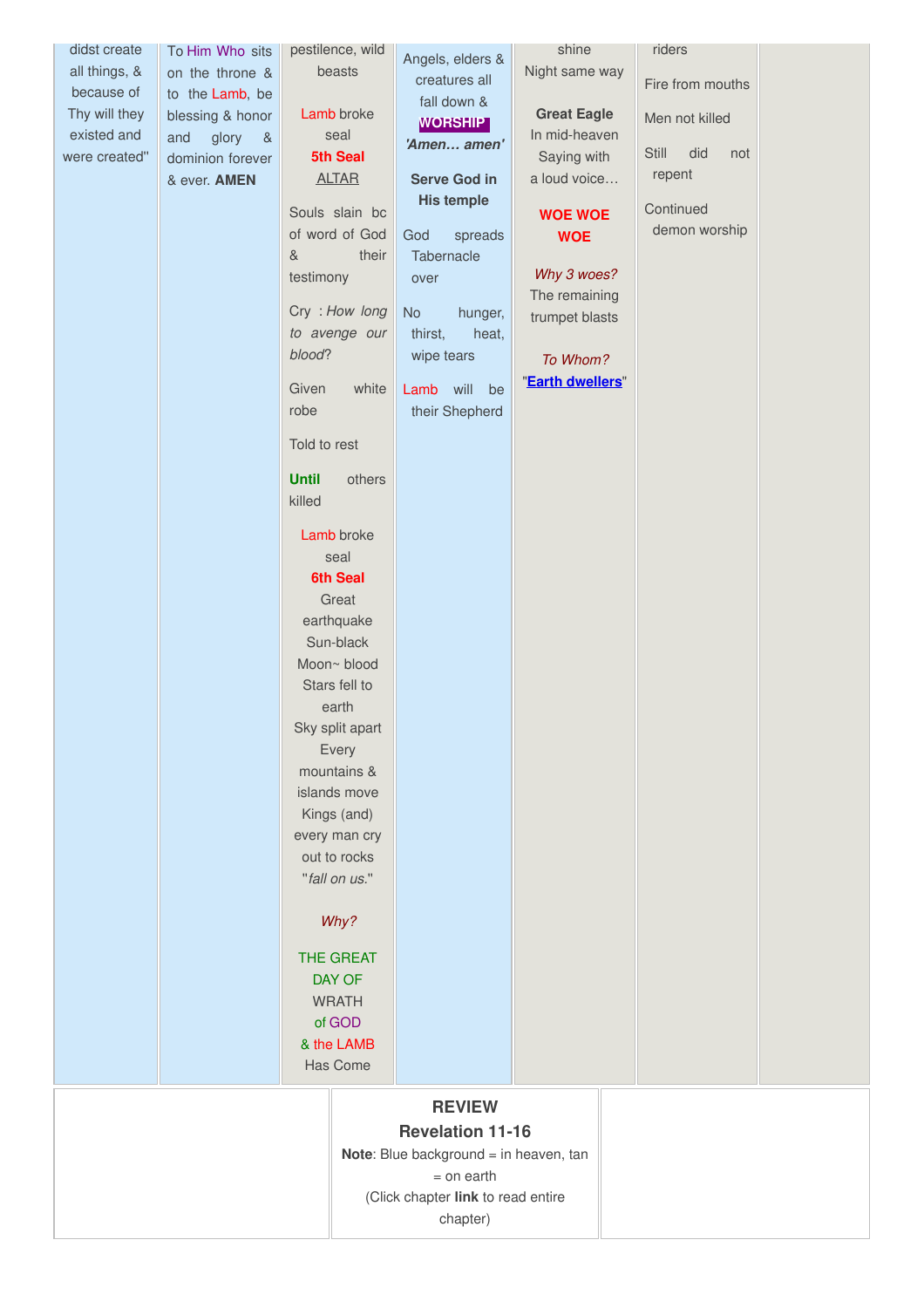| <b>Revelation 11</b><br>Earth                                                              | <b>Revelation 12</b><br>Earth                                                                 | <b>Revelation 13</b><br>Earth                                                             | <b>Revelation 14</b><br>Heaven ><br>Earth                                                                                                                | <b>Revelation 15</b><br>Heaven                                                                                       | <b>Revelation 16</b><br>Earth                                                                                                         |
|--------------------------------------------------------------------------------------------|-----------------------------------------------------------------------------------------------|-------------------------------------------------------------------------------------------|----------------------------------------------------------------------------------------------------------------------------------------------------------|----------------------------------------------------------------------------------------------------------------------|---------------------------------------------------------------------------------------------------------------------------------------|
| John given rod<br>Measure Temple of<br>God<br>out court<br>Leave<br>outside<br>Outer court | <b>Great Sign</b><br>Appeared<br>In Heaven<br>A Woman<br>Clothed w the sun<br>Moon under feet | <b>BEAST #1</b> from<br>sea<br>$10 -$ horns<br>7 - heads<br>10 - crowns                   | <b>The</b><br>Lamb<br>was<br>standing on Mt<br>Zion with 144,000<br>(Ch7)<br>sealed.<br>earth) & on their<br>foreheads: name<br>o f Lamb & His<br>Father | <b>SAW</b><br><b>ANOTHER SIGN</b><br>7 Angels with<br>7 Plagues<br><b>7 Plagues</b><br><b>The</b>                    | <b>I Heard loud</b><br>voice from the<br>temple<br>(In heaven)<br>"GO & POUR the<br>7 bowls of the<br>wrath of God<br>into the earth" |
| <b>Given to nations</b><br>(Gentiles) to<br>tread under foot<br>the holy city<br>42 Months | Crown of 12 stars<br>With child<br>In labor cried out<br>Another Sign                         | Like leopard, bear,<br>lion<br>Dragon gave him                                            | $\mathsf{A}$<br>voice<br>from<br>heaven Sang<br><sub>a</sub><br>new song before<br>throne of God<br>Only the 144,000                                     | <b>LAST</b><br>In them<br><b>Wrath of God</b><br><b>FINISHED</b>                                                     | The 7 bowls each<br>poured out on<br>earth<br><b>BOWL #1</b>                                                                          |
| God<br>grants<br>authority to His<br><b>Two Witnesses</b><br>To Prophesy<br>1260 Days      | <b>Appeared</b><br>In Heaven<br><b>Great Red</b><br><b>Dragon</b>                             | power,<br>throne,<br>authority<br>(beast $#1$<br>$not =$<br>dragon)<br>One head: as if    | purchased<br>from<br>earth could learn<br>song = they are<br>first fruits to God<br>144,000 also                                                         | "Finished" brought<br>to perfection or to<br>destined goal<br>$=$<br>fully carried out<br>victorious<br><b>Those</b> | Malignant sore on<br>who<br>those<br>had<br>of beast &<br>mark<br>worshiped<br>his<br>image                                           |
| $(42 \text{ mo})$<br>If desires to harm<br>them                                            | with<br>7 heads with<br>7 diadems                                                             | slain,<br>fatal wound healed<br>Whole<br>earth                                            | defiled<br><b>Not</b><br>W<br>women<br>Chaste                                                                                                            | the beast<br>from<br>sang<br>song<br>0f<br>Moses & Lamb                                                              | <b>BOWL #2</b><br>Sea became<br>like<br>$\&$<br>blood<br>every                                                                        |
| fire from mouth ><br>kills<br>shut up $sky$ > no<br>rain                                   | 10 horns<br>Serpent of old                                                                    | amazed<br>Worshipped<br>dragon &                                                          | <b>Follow Lamb</b><br>No lie in mouth                                                                                                                    | Great &<br><b>Marvelous are</b><br><b>Thy works</b><br><b>WORSHIP</b>                                                | living thing in sea<br>died<br><b>BOWL #3</b>                                                                                         |
| water > blood                                                                              | <b>Satan</b>                                                                                  |                                                                                           | <b>Blameless</b>                                                                                                                                         |                                                                                                                      |                                                                                                                                       |
| smite with plagues                                                                         | Dragon<br>Deceives world                                                                      | beast #1 - "who<br>can wage war with<br>him"                                              | <b>Six</b><br><b>Angels</b>                                                                                                                              | <b>AFTER THESE</b><br><b>THINGS</b><br>of<br>Temple                                                                  | Rivers & springs<br>became blood<br>"for they poured<br>out the blood of                                                              |
| <b>WHEN</b><br>(Their testimony<br>is) FINISHED                                            | Accuses day/night<br>Tail swept 1/3 stars                                                     | speaking<br>Mouth<br>Arrogant words &<br>blasphemies                                      | <b>ANGEL 1</b><br>In mid-heaven<br><b>Eternal Gospel to</b>                                                                                              | tabernacle<br>of<br>testimony<br><i>in</i><br>heaven opened                                                          | saints & prophets<br>& Thou hast given<br>blood<br>them<br>to<br>drink.<br><b>They</b>                                                |
| Beast from abyss<br>kills them<br>Lie in street 3.5                                        | Threw to earth<br>before<br>Stood<br>woman                                                    | Beast #1 given<br>Authority to Act<br>42 Months<br><b>Makes</b><br>$\alpha$<br>war        | preach<br>to <b>Earth</b><br>dwellers<br>Fear God give                                                                                                   | 7 Angels with<br>7 Plagues came<br>out                                                                               | deserve it."<br><b>Altar</b><br>(in heaven)<br>God's judgment:                                                                        |
| days<br><b>Where?</b><br><b>Great City</b>                                                 | Why?<br>Might devour child                                                                    | overcome saints<br>Worldwide                                                              | Him glory<br>Why?                                                                                                                                        | creature<br>Living<br>gave<br>7 angels                                                                               | true & righteous<br><b>BOWL #4</b>                                                                                                    |
| Where<br>Lord<br>crucified                                                                 | A<br><b>SON</b><br><b>Woman birthed</b>                                                       | authority<br><b>Earth dwellers will</b><br>worship him                                    | <b>Because</b><br>The Hour of<br>god's judgment<br>has come                                                                                              | 7 bowls full of<br>The Wrath of God                                                                                  | Sun to scorch men<br>w fire & fierce heat<br>They<br>blasphemed name                                                                  |
| (~Jerusalem)<br><b>Earth</b><br>dwellers<br>see bodies                                     | A male child<br>To rule all nations<br>Caught up to God                                       | dwellers<br><b>Earth</b><br>defined as those<br>whose name not in<br>book of life (= non- | <b>ANGEL 2</b><br>Fallen is Babylon                                                                                                                      | No one could enter<br>the temple bc<br>Glory of God<br><b>UNTIL</b>                                                  | of God<br>did<br><b>They</b><br>not<br>repent to give Him<br>glory                                                                    |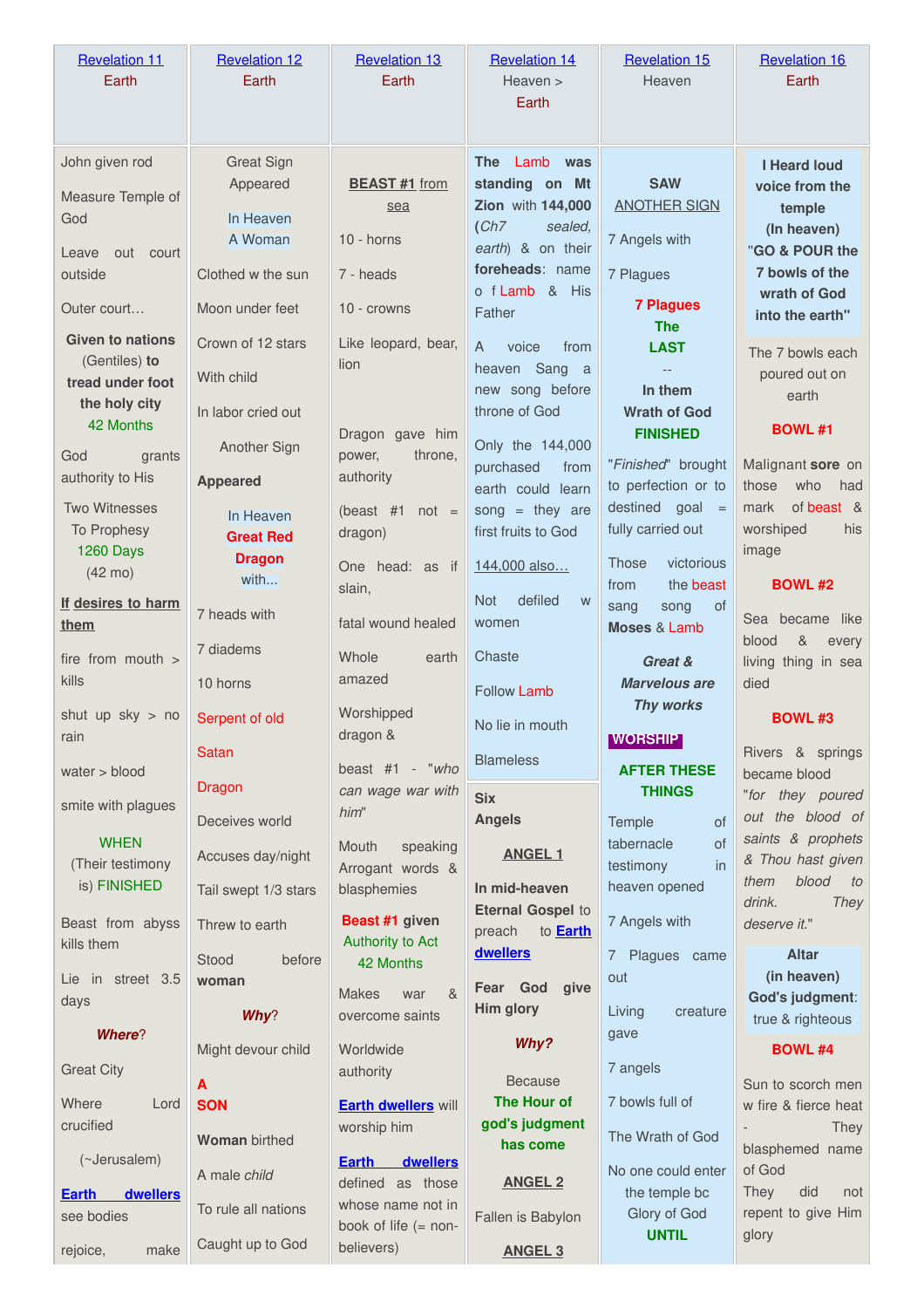| merry (gifts)                  | Woman flees & is                        | <b>ANOTHER</b>                       |                                        | 7 angels were   | <b>BOWL #5</b>                              |
|--------------------------------|-----------------------------------------|--------------------------------------|----------------------------------------|-----------------|---------------------------------------------|
| Why?                           | nourished for                           | <b>BEAST</b>                         | If anyone worships                     | <b>FINISHED</b> | Upon<br>beast's                             |
|                                |                                         |                                      | beast & image or<br>receives a mark    |                 | - dark &<br>throne                          |
| Witnesses                      | <b>1260 days</b>                        | of<br>Coming<br>out                  | he will drink of                       |                 | pain<br>they<br>$\overline{\phantom{a}}$    |
| tormented them                 | War in heaven                           | earth and having                     | wrath of God & be                      |                 | blasphemed<br>God                           |
| <b>What Happens</b>            | <b>Dragon</b><br>thrown                 | 2 horns like a lamb                  | tormented forever                      |                 | & did not repent of                         |
| next?                          | down                                    | Spoke as a dragon                    | #2 BLESSED                             |                 | their deeds                                 |
| Breath of life from            |                                         |                                      |                                        |                 | <b>BOWL #6</b>                              |
| God                            | Woe to the earth bc                     | <b>Exercises</b><br>all              | Voice from heaven                      |                 |                                             |
|                                | devil<br>has<br>come                    | authority<br>of 1st                  | 'Blessed<br>"Write.                    |                 | Upon<br>the<br>river<br>Euphrates $=$ dried |
| <b>Witnesses</b><br>stood      | down having great<br>wrath knowing he   | beast                                | are the dead who<br>die in the Lord    |                 | up for kings of                             |
| on feet                        | has only                                | makes <b>Earth</b><br>He             | $on!$ "<br>from<br>now                 |                 | east gather at                              |
| Great fear on all              |                                         | dwellers worship                     | "Yes,"<br>the<br>says                  |                 |                                             |
| who saw                        | A                                       | 1st beast                            | Spirit,<br>"that they                  |                 | Har-                                        |
| Heard: "Come up                | <b>Short</b><br><b>Time</b>             | He performs great                    | may rest from their                    |                 | maggedon                                    |
| here"                          |                                         | signs - makes fire                   | labors, for their                      |                 | (NB: gathering but                          |
|                                | <b>NOW</b>                              | out<br>of<br>come                    | deeds follow with                      |                 | no battle described                         |
| Witnesses<br>Saw:              | <b>When is "now"?</b>                   | heaven                               | them."                                 |                 | here)                                       |
| ascend                         |                                         | He deceives <b>Earth</b>             | <b>WHITE CLOUD</b>                     |                 | #3 BLESSED                                  |
| <b>IN THAT HOUR</b>            | When dragon                             | dwellers & tells                     |                                        |                 |                                             |
| 3 Specific Events              | thrown down                             | them an image to                     | Sitting on it was<br>one like a Son of |                 | "Behold,<br>$\frac{1}{2}$<br>am             |
|                                | <b>Loud voice</b>                       | the 1st beast                        | Man w sickle in                        |                 | coming like a thief.                        |
| A<br>Great<br>1)<br>earthquake | In heaven                               | Is given to him to                   | hand                                   |                 | Blessed is the one<br>who stays awake       |
| 2) Tenth of the city           | Salvation, power &                      | give breath to the                   |                                        |                 | and<br>keeps<br>his                         |
| fell                           | kingdom of our God                      | image                                | <b>ANGEL 4</b>                         |                 | garments, lest he                           |
| 3) 7000 killed in              | & authority of His                      |                                      | Cried out to Him                       |                 | walk about naked                            |
| quake                          | Christ have come                        | Those who do not<br>worship image of | white<br>cloud<br>on                   |                 | and men see his                             |
| Rest of people -               | <b>Dragon</b> persecuted                | 1st beast >killed                    | "Put in your sickle                    |                 | shame."                                     |
| terror & gave glory            | woman who gave                          |                                      | and reap"                              |                 | 3 demon spirits                             |
| God<br>(not<br>to              | birth to the male                       | He causes all to be                  | because                                |                 | gather kings of                             |
| necessarily<br>$=$             |                                         | given a mark on<br>hand              | The HOUR                               |                 | whole world for                             |
| salvation)                     | Saints overcame<br>Satan by the blood   | right<br>or<br>forehead $= 666$      | <b>TO REAP has</b>                     |                 | <b>GREAT</b>                                |
| 2nd Woe                        | of the <b>Lamb</b> & word               |                                      | come: earth                            |                 | <b>DAY</b>                                  |
| is Past                        | of testimony & did                      | Only those w 666                     | reaped                                 |                 | <b>OF GOD</b>                               |
| $($ 6th Trumpet)               | not love their life                     | can buy or sell                      | <b>ANGEL 5</b>                         |                 |                                             |
|                                | even to death                           |                                      |                                        |                 | <b>BLESSING: to him</b><br>who stays awake  |
| 3rd Woe                        | <b>Wings</b><br><b>Two</b><br><b>of</b> |                                      | <b>of</b><br>Came<br>out               |                 | and keeps his                               |
| <b>Coming Quickly</b>          | eagle given to the                      |                                      | Temple                                 |                 | garment                                     |
| Trumnet #7                     | woman > she might                       |                                      | Also had a sharp                       |                 |                                             |

sickle

**ANGEL 6**

**Called out to Angel #5 ''Put in your sharp sickle & gather** the clusters from the vine of the earth

Angel #5 gathered the vine of the earth & threw

**Trumpet #7**

fly to wilderness where she was nourished for…

*When?*

When **dragon** saw he was thrown down to earth

**Time Times Half a time**

# **BOWL #7**

Voice from throne (Heaven) **IT IS DONE**

A great earthquake:

Like never before

Great city split 3 parts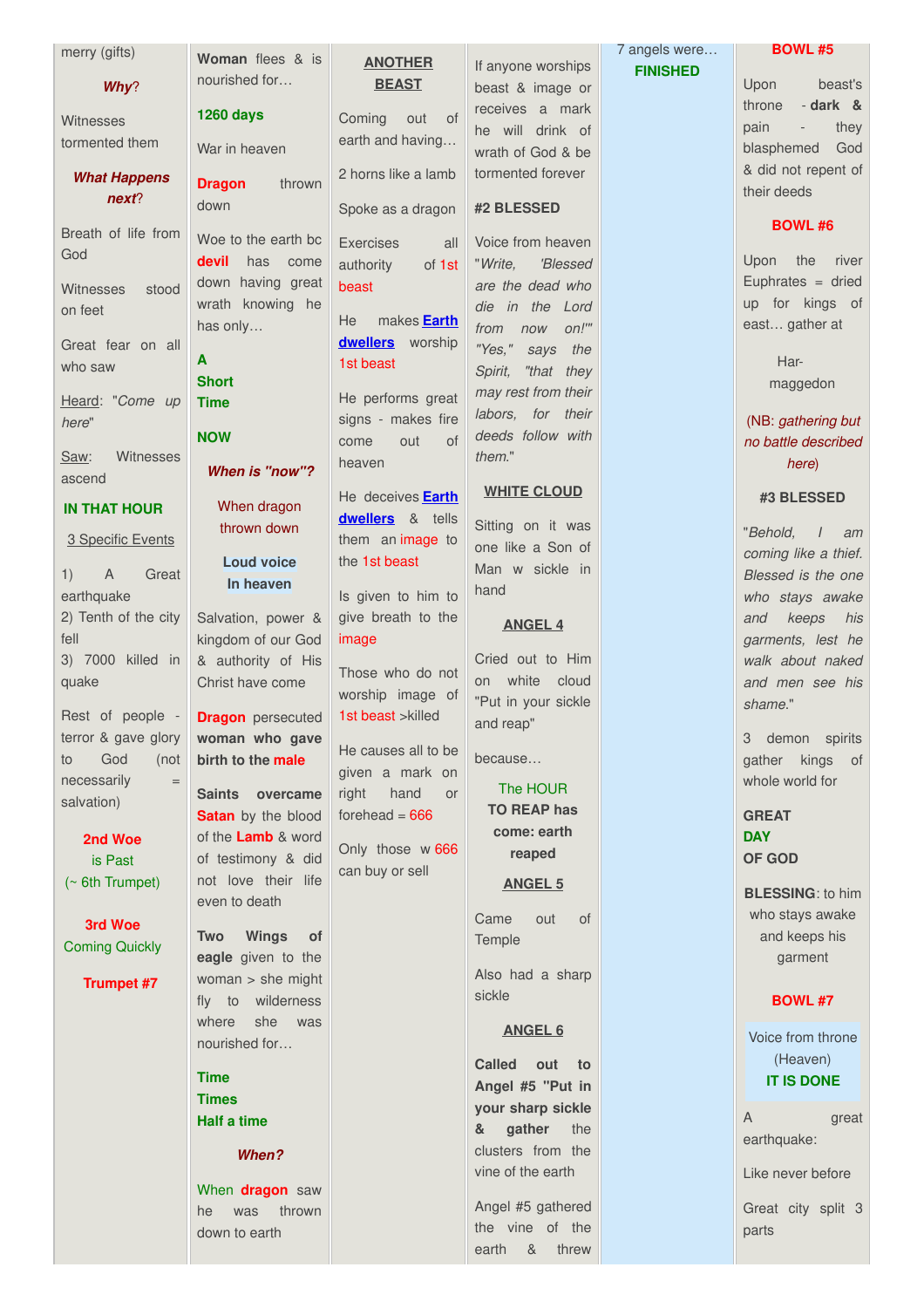| <b>Kingdom of THE</b><br>world<br>has become<br>Kingdom of the<br>Lord & of his<br>christ<br>(messiah)<br><b>HE WILL REIGN</b><br><b>FOREVER</b><br>24 elders<br><b>WORSHIP</b><br>"Thou hast<br>begun to reign" | What did he do?<br><b>Serpent</b><br>poured<br>water after woman<br>but Earth drank up<br>river from dragon<br><b>Dragon</b> enraged &<br>went off to make<br>war w. rest of her<br>offspring who keep<br>commandments<br>&<br>hold<br>to<br>the<br>testimony of <b>Jesus</b> | them into the great<br>wine press of the<br>wrath of God<br>Wine<br>press<br>trodden<br>outside<br>the city & blood<br>came out up to<br>the horses' bridles<br>for a distance of<br>200 miles | Babylon<br>remembered<br>before God - to<br>give her cup of<br>wine of His fierce<br>wrath.<br>Every island fled<br>away<br>Hailstones ~ 100#<br>each from heaven<br>upon men;<br>Blasphemed God<br>bc severe plague<br>of hail |
|------------------------------------------------------------------------------------------------------------------------------------------------------------------------------------------------------------------|-------------------------------------------------------------------------------------------------------------------------------------------------------------------------------------------------------------------------------------------------------------------------------|------------------------------------------------------------------------------------------------------------------------------------------------------------------------------------------------|---------------------------------------------------------------------------------------------------------------------------------------------------------------------------------------------------------------------------------|
| Nations enraged,                                                                                                                                                                                                 |                                                                                                                                                                                                                                                                               |                                                                                                                                                                                                |                                                                                                                                                                                                                                 |
| God's wrath came                                                                                                                                                                                                 |                                                                                                                                                                                                                                                                               |                                                                                                                                                                                                |                                                                                                                                                                                                                                 |
| <b>Time</b><br><b>For Dead</b><br>to be Judged<br><b>Time</b><br>to reward saints<br>Rev 11:18<br>Temple of God in                                                                                               |                                                                                                                                                                                                                                                                               |                                                                                                                                                                                                |                                                                                                                                                                                                                                 |
| heaven opened                                                                                                                                                                                                    |                                                                                                                                                                                                                                                                               |                                                                                                                                                                                                |                                                                                                                                                                                                                                 |
| <b>His</b><br>Ark<br>of<br>covenant                                                                                                                                                                              |                                                                                                                                                                                                                                                                               |                                                                                                                                                                                                |                                                                                                                                                                                                                                 |
| Appeared in His<br>Temple                                                                                                                                                                                        |                                                                                                                                                                                                                                                                               |                                                                                                                                                                                                |                                                                                                                                                                                                                                 |
| Lightning,<br>Earthquake,<br>Hailstorm                                                                                                                                                                           |                                                                                                                                                                                                                                                                               |                                                                                                                                                                                                |                                                                                                                                                                                                                                 |

# **REVIEW**

# <span id="page-6-0"></span>**Revelation 17-19**

(Click chapter **link** to read entire

chapter)

[Revelation](http://studylight.org/desk/?query=rev+19) 17 Revelation 18 Revelation 18 Revelation 19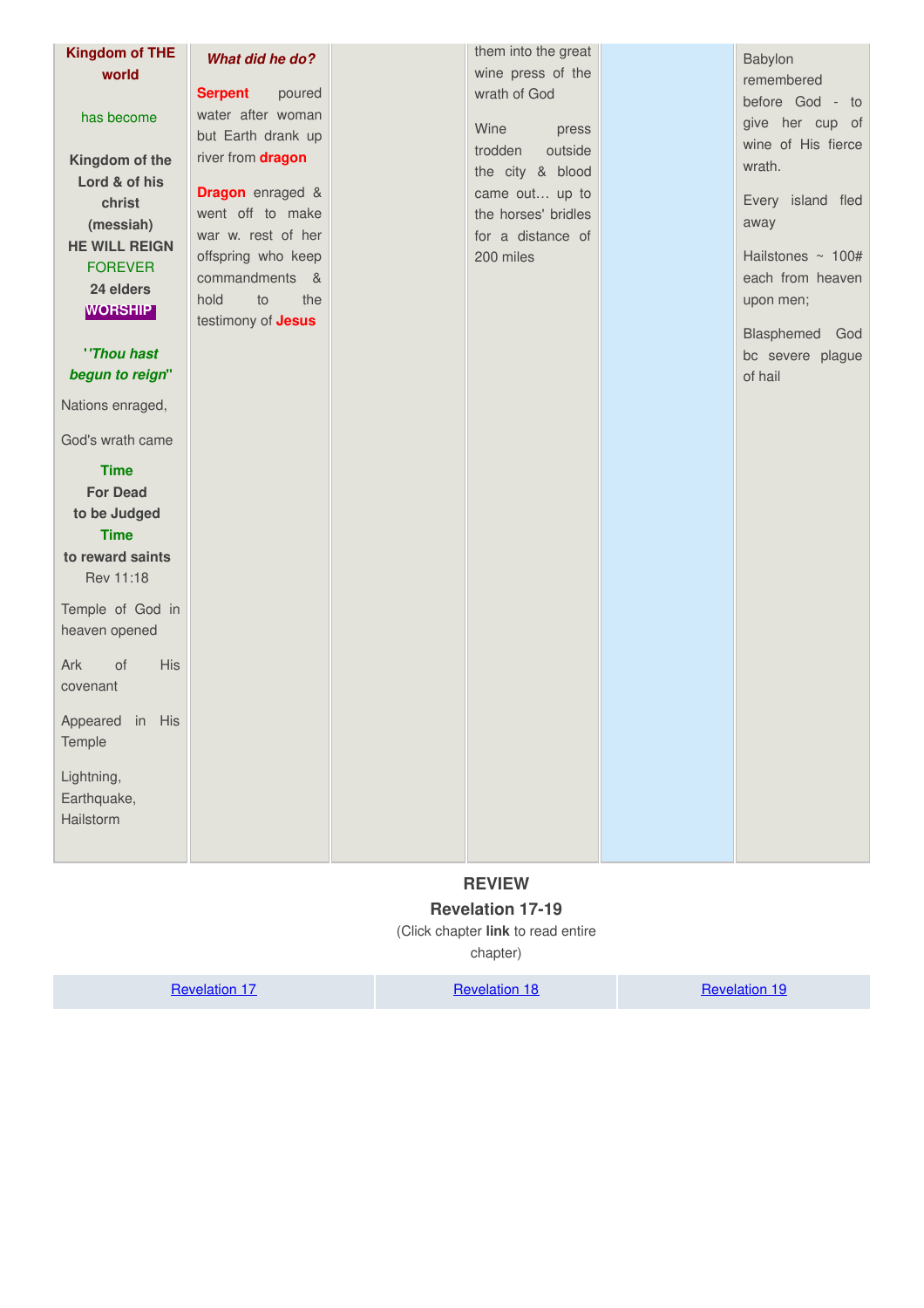#### 1/7 Bowl Angels: *''Come''*

#### Judgment of great harlot

Sits on many waters = peoples, multitudes, nations, tongues

Kings of the earth ->immorality w. her

**Earth [dwellers](http://www.spiritandtruth.org/teaching/Book_of_Revelation/commentary/htm/topics/book_of_life.html#4.4.3.4)** drunk w wine of her immorality

IN THE SPIRIT => wilderness

Woman sitting on a scarlet beast

Full of blasphemous names (Rev 13:1)

7 Heads + 10 Horns

# **HER APPEARANCE**

Clothed in purple/scarlet/Gold/ pearls

cup full of abominations unclean things of her immorality

Upon her forehead: a mystery:

#### **Babylon the great**

**the mother of harlots & of the abominations of the earth**

#### **HER RELATION TO SAINTS:**

Drunk with the blood of the saints of the witnesses of Jesus

# **mystery of the WOMAN & The BEAST EXPLAINED** (1). BEAST Rev 17:8

Was/ is not/about to come up out of the abyss ---- --->destruction.

**Earth [dwellers](http://www.spiritandtruth.org/teaching/Book_of_Revelation/commentary/htm/topics/book_of_life.html#4.4.3.4)** wonder (name not in book of life)

(2) 7 HEADS: Rev 17:9-11

 $7Heads = 7$  mountains =  $7$  kings

The WOMAN  $(=)$  sits on these

5 fallen, 1 is, other has not yet come, & when he comes, he must remain a little while

Beast =  $8th$  king = one of the 7 kings

=>destruction

# **AFTER THESE THINGS**

**An Announcement:** Another angel… cried out

*Fallen, fallen is Babylon the Great*

## DESCRIPTION OF FALLEN STATE

· Dwelling place of demons & prison of every unclean spirit & bird

REASON SHE IS FALLEN:

· Immoral & sensual interactions w. nations, kings, merchants

#### **AN APPEAL FROM HEAVEN:**

*''Come out of her my people''*

· Do not participate in her sins

· Will not receive of her plagues

· Her Sins piled as high as heaven

· God remembered: Pay back time= (double) w. torment & mourning

> *HOW FAST?* **IN ONE DAY**

· Plagues > Burned with fire

· Lord God who judges = strong

# **4 RESPONSES TO HER FALL**

# **(1). KINGS OF THE EARTH:**

- · Weep when see her burn
- · Stand at distance fear her torment
- · **Woe, woe** your judgment has come IN

**ONE HOUR** 

 $[x3]$ 

**(2). MERCHANTS OF THE EARTH:**

· Weep: no one buys cargo

· Stand at distance-fear her torment

· **Woe, woe IN ONE HOUR** such great wealth is LAID WASTE

# **AFTER THESE THINGS**

# **WORSHIP FOUR HALLELUJAH'S**

1) Response of great multitude (GM)

*Hallelujah***!** Salvation to God because

His Judgments=True & righteous:

He has judged the great Harlot who was corrupting earth w. immorality

Has avenged Blood of His bondservants on Her

2 ) . GM: "*Hallelujah***!"** Her Smoke Rises Up

- 3). Response of 24E's & 4LC's: "*Amen. Hallelujah***!"**
- 4). Voice from the throne: ''*Give praise to our God*''...

GM...as sound of many waters...sound of mighty peals of thunder...

"*Hallelujah! For the Lord our God, the Almighty, reigns*''

**Reason to Rejoice, be glad & give glory to Him:**

Marriage of the Lamb has come

His bride has made herself ready

Bride's Dress: Fine linen: bright, clean = righteous acts of saints

# **#4 BLESSED**

"*Blessed are those who are invited to the marriage supper of the Lamb*"

John worships fellow servant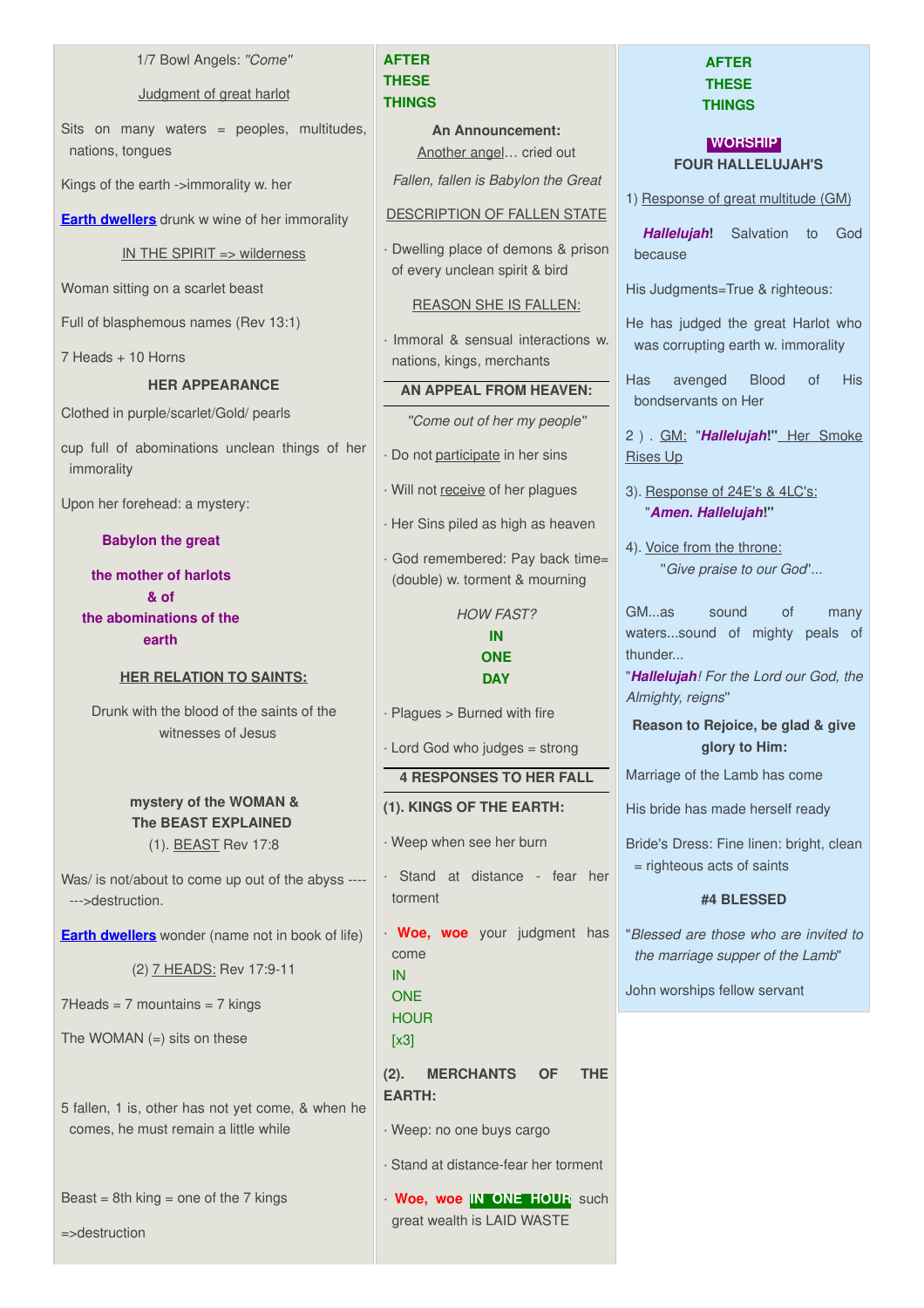#### (3) 10 HORNS: Rev 17:12-14

10 Horns = 10 Kings

Not received a kingdom

Receive authority w/ Beast fo**ONE HOUR**

ONE PURPOSE: Give power/authority>L

These wage war against the Lamb…

Lamb will overcome because He is Lord of lords & King of kings

With Him: Called, Chosen, Faithful

#### (4) JUDGMENT of the WOMAN

10 Horns  $+ L = >$  will hate harlot

They will make HER desolate, naked, eat flesh, & burn her up w. fire

Because God has put it in their hearts to execute His purpose by having a common purpose

UNTIL WORDS OF GOD SHOULD BE FULFILLED.

WOMAN = THE GREAT CITY

Reigns over the Kings of the earth

#### **(3). SHIPMASTERS, ETC:**

· Stood back: bc smoke of burning

Dust on head>weeping & mourning

· **Woe, woe IN ONE HOUR** she has been LAID WASTE

**(4). REJOICE**

· Heaven, saints, apostles, prophets **WORSHIP**

God has pronounced judgment for them against her

> **BABYLON'S FALL ~** GREAT MILLSTONE

· Thrown down violently

· Not found any longer - music, etc IN HER WAS FOUND

· Blood of prophets, saints and all who have been slain on earth

# the triumphant return of christ **faithful and True Word of God King of kings Lord of lords**

On a White horse:

Judges righteously & wages war

Eyes a flame of fire, diadems

Name no one knows except Himself

Robe dipped in blood

Armies in heaven: Fine linen, follow on white horses

Mouth >sharp sword to smite nations

Rule nations with rod of iron

Treads wine press of Wrath of God

On His robe & on His thigh:

ANGEL ANNOUNCES TO BIRDS : *Come… Great supper of God*

Beast & kings of the earth Assemble to make war with Christ

Beast & false prophet thrown alive into Lake of Fire

Rest killed with sword from His mouth

Birds filled with flesh

<span id="page-8-0"></span>

|                                                     | <b>Review</b><br><b>Revelation 20-22</b><br>(Click chapter link to read entire<br>chapter) |                                                                                                             |
|-----------------------------------------------------|--------------------------------------------------------------------------------------------|-------------------------------------------------------------------------------------------------------------|
| <b>Revelation 20</b>                                | <b>Revelation 21</b>                                                                       | <b>Revelation 22</b>                                                                                        |
| <b>JOHN SAW</b><br><b>A BAD MAN</b><br><b>BOUND</b> | <b>JOHN SAW</b><br><b>OUR INHERITANCE</b>                                                  | <b>ANGEL SHOWED JOHN</b><br>River of water of life<br>· From throne, in mid of city street<br>Tree of life: |
| · Angel with key (to abyss) & Chain                 |                                                                                            | On either side of river                                                                                     |
| · Bound <b>Dragon</b> (Serpent devil Satan)         |                                                                                            | · Fruit each month, leaves= healing                                                                         |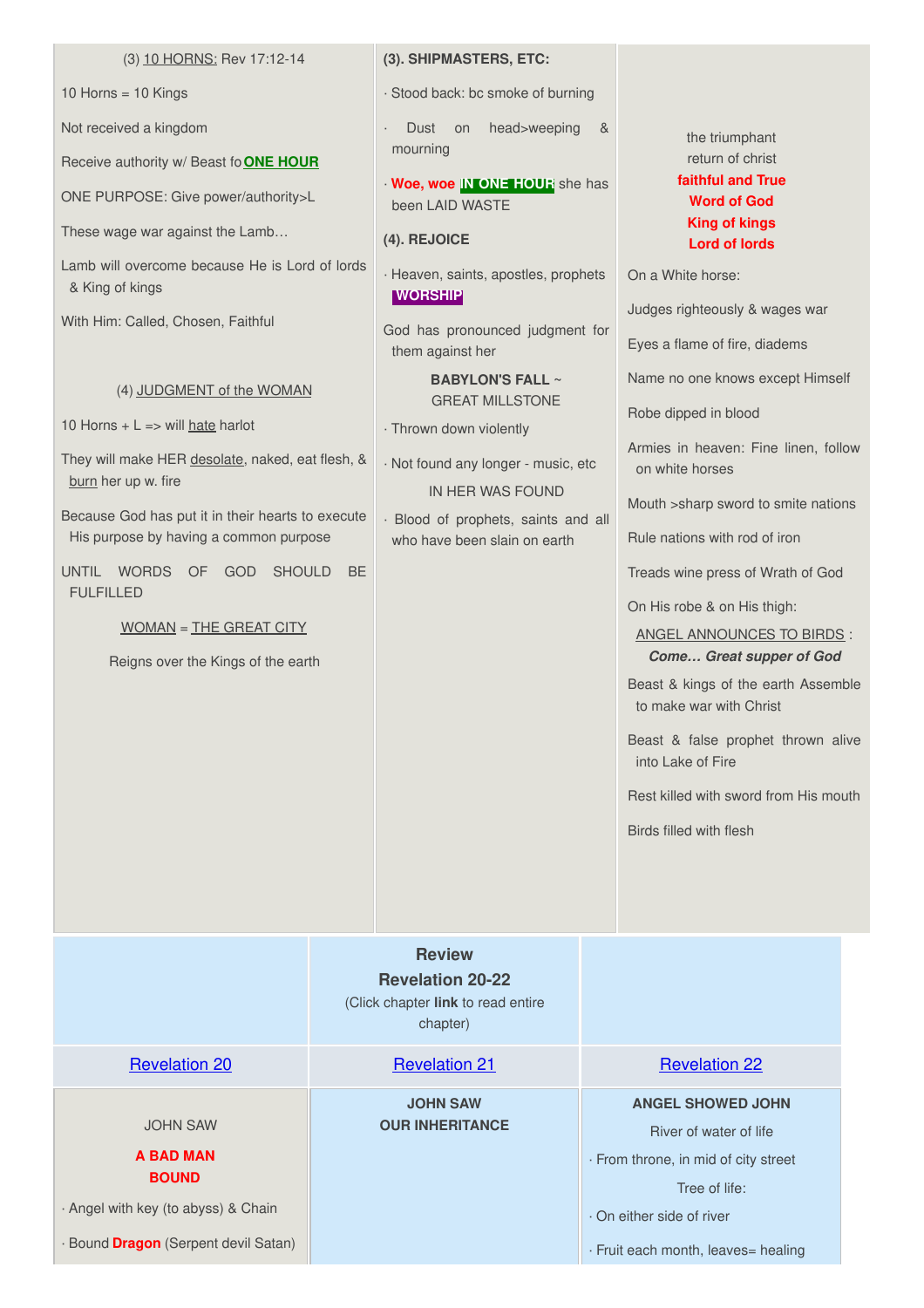#### **1000 YEARS**

Threw/shut/seal: Abyss Can't deceive

> **UNTIL 1000 YRS COMPLETED**

**AFTER THESE THINGS**

Released for

# **SHORT TIME**

JOHN SAW

**Judgment Given to those on the THRONES**

#### Souls beheaded bc

· Testimony of Jesus & Word of God

· Not worshiped beast, image, mark

Came to life

"*first Resurrection*" reigned with Christ for 1000 years

· Rest > not until after **1000 YE ARS**

#### **#5:BLESSED & HOLY**

· Part in 1st Resurrection

 $\cdot$  2nd death = No Power

· Priests of God and Christ

· Reign with Christ **1000 Y EARS**

# **AFTER 1000 YEARS Satan Released**

· Deceive Nations = Gog & Magog

· Gather for War (# like sand)

· Surrounded Saints & beloved city

· Fire from heaven devoured

Devil who DECEIVED :

· Thrown > Lake of Fire

**New Heaven & New Earth 1st passed away New Jerusalem**

Holy City = New Jerusalem

· Out of heaven from God

· As a bride adorned for husband

**HEARD:** ABOUT OUR INHERITANCE

· Tabernacle of God among men

· He shall dwell w. them= they shall be His people =God among them

· Shall wipe away every tear

· No longer be death

· No mourning, crying, pain

**FIRST THINGS PASSED AWAY**

I am making all things new

#### **IT IS DONE**

**I Am**

**The Alpha & the Omega**

**The Beginning & the End**

· I will give to the one who thirsts from the spring of water of life w/o cost overcomers = inherit these things · I will be his God & he will be My son **INHERITANCE CONTRASTED** · Cowardly, etc

· ''Inherit'': Lake of fire = 2nd death

1/7 Bowl Angels: ''Come''

the Bride = wife of the Lamb

In the Spirit: (1:10, 4:2, 17:3)

holy city, Jerusalem

· Out of heaven/Having glory of God

· Like a very costly stone (jasper)

· Great, high wall

# NO CURSE

- · Throne of God & Lamb in city
- · Bondservants: serve, see His face, (sealed) w. His name on forehead
- · NO NIGHT: no need for light of lamp=God illumines
- · reign forever & ever

Words are Faithful & True: Lord sent His angel > to show bondservants what must SHORTLY take place

# **I AM COMING QUICKLY**

#### **#6: BLESSED**

He heeds the words

I John heard & saw these things

Do not seal THE WORDS:

#### **TIME IS NEAR**

CONTRASTING LIFESTYLES

· Wrong & filthy-->continue

· Righteous & holy-->continue

# **I AM COMING QUICKLY**

· My reward with Me for what is done

## **I Am**

**The Alpha & the Omega**

**The First & the Last**

**The Beginning & the End**

> CONTRASTING DESTINIES **#7: BLESSED**

· Have Washed Their Robes

· Tree of life & enter gates =>city

#### **OUTSIDE**

· Dogs, sorcerers, immoral, etc

Jesus sent His angel to testify about these things for the churches